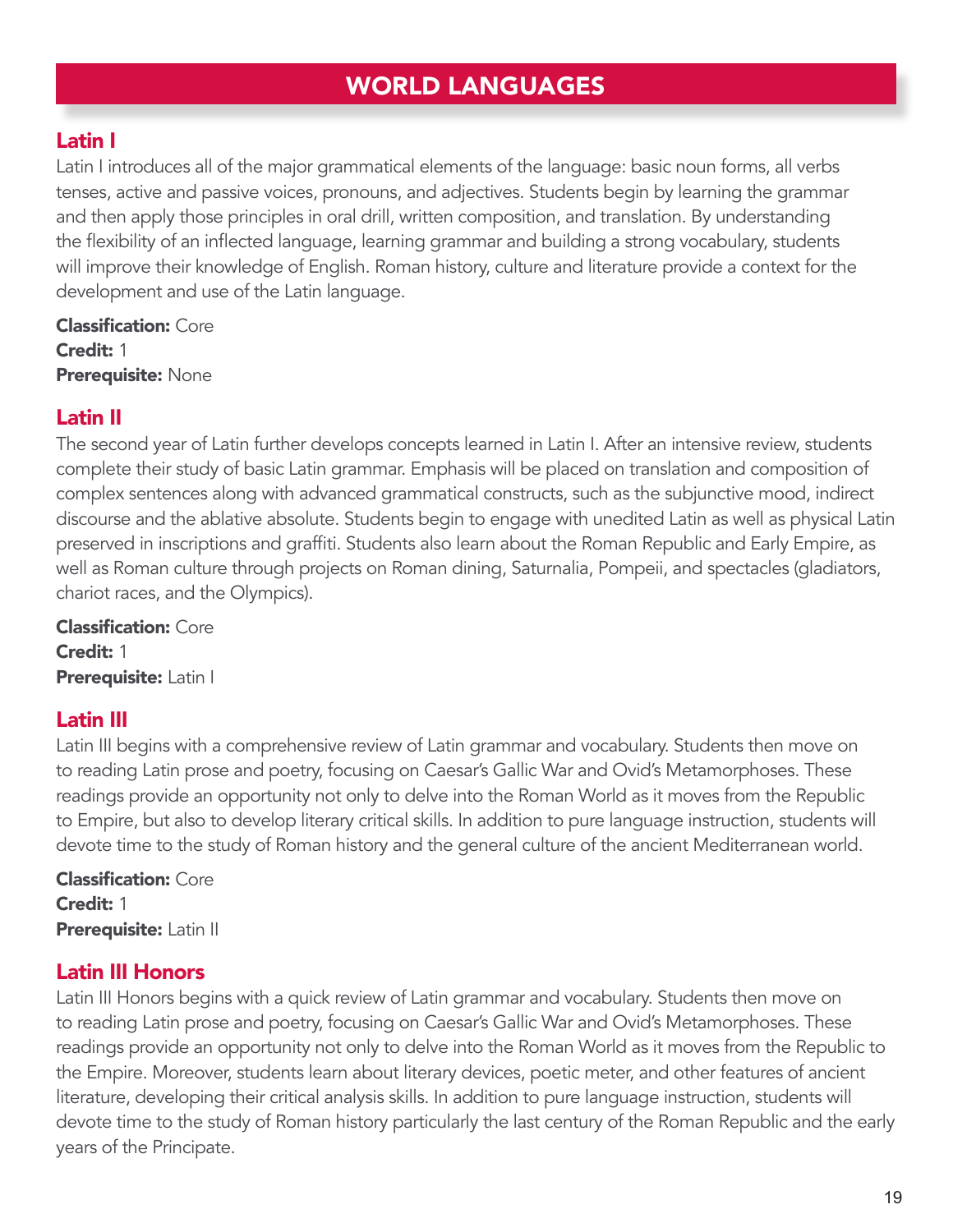The pace of this course is significantly faster than Latin III in order to prepare the students for advanced Latin course.

Classification: Core Credit: 1 Prerequisites: Latin II and teacher recommendation

#### Latin IV / Latin IV Honors

The goal of Advanced Latin Readings is to introduce students to the range of ways that scholars engage with Latin literature as source material. Students continue to practice their translation skills by reading the poems of Catullus, Vergil's Aeneid, Pliny's Letters, and Cicero's Catilinarians. Students will use these texts, as well as secondary scholarship, to explore culture topics such as Roman marriages, funerals, and the lives of women. Students also use these texts as inspiration for their own compositions in Latin. An Honors track is available in Latin IV.

Classification: Core Credit: 1 Prerequisite: Latin III

#### Latin V / Latin V Honors

Latin V is designed as a culmination of our Latin progression at Parish. While previous Latin courses focused on analyzing Latin texts as literary works and historical sources, this course approaches texts as resources for comparative analysis and social reflection. History may not repeat itself, but it often rhymes. American society today is littered with discussions on citizenship, immigration, race, ethnicity, and identity in general. References to antiquity, Rome in particular, are brought into these debates, often incorrectly to justify aggressive immigration laws, restrictive citizenship, & even white supremacy. However, as one scholar notes, "A narrative of a monoethnic and monochromatic Classical world is demonstrably false and, frankly, boring" (Kennedy, 2017). An Honors track is available in Latin V.

Classification: Core Credit: 1 Prerequisite: Latin IV

### Spanish I

This course provides an introduction to the Spanish language and serves as a foundation for subsequent studies. Students will develop speaking, listening, reading, and writing skills in Spanish as well as gain an understanding and an appreciation of the culture of the Spanish-speaking world. Students will engage in short conversations, present basic information, write sentences and short paragraphs, read simple passages, and comprehend simple dialogs about different topics such as family, daily life, school life, shopping, food and drink, and leisure activities using the target language. Cultural topics include geography, education, and family dynamics.

Classification: Core Credit: 1 Prerequisite: None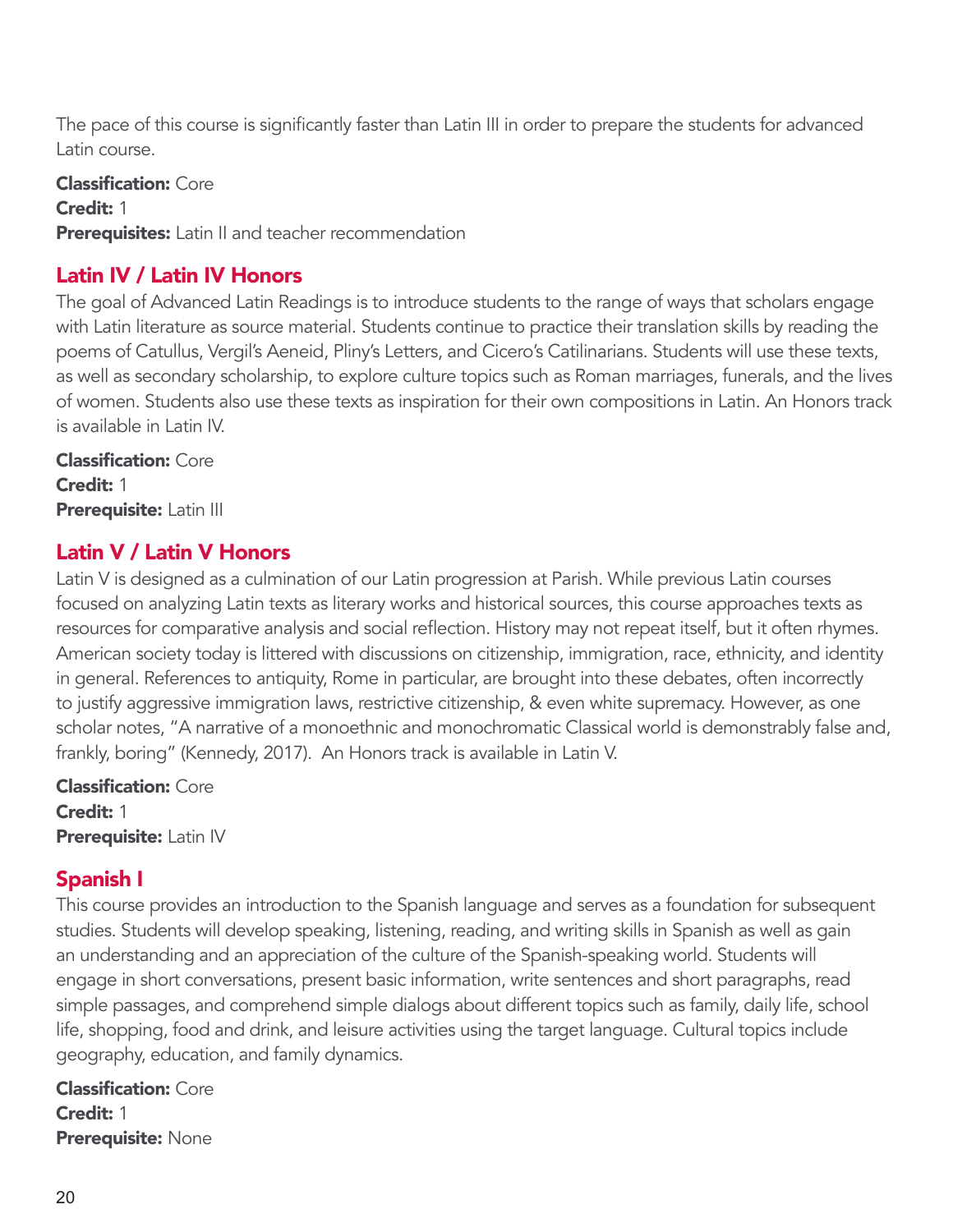# Spanish II

This course is designed to further develop use of learned material in highly predictable situations. Through topics such as school, community and the news, students both broaden their vocabulary and learn new grammatical concepts which allow them to communicate more effectively. Listening activities provide the comprehensible input necessary for students to use Spanish to learn about a variety of topics. Through various activities, students become more comfortable in using the Spanish they have learned.

#### Classification: Core

#### Credit: 1

Prerequisite: Spanish I (in US or in MS). Students new to Parish must demonstrate Spanish I skills on the Parish placement exam.

### Spanish III

This course is designed for students who want to increase their proficiency and prepare for college Spanish. Speaking, listening, reading and writing skills will be strengthened and accuracy will increase as they develop a better understanding of the structure of the language. Greater oral proficiency, focusing on extemporaneous speech, is a major goal and particular emphasis is placed on the acquisition of extensive, practical vocabulary and idiomatic usage. The culture of the countries studied is integrated with reading and listening activities.

#### Classification: Core

#### Credit: 1

**Prerequisite:** Spanish II. Freshmen with continuous elementary through eighth grade studies may qualify with demonstration of appropriate skills on the Parish placement exam and departmental recommendation. Students new to Parish must demonstrate Spanish II skills on the Parish placement exam.

### Spanish III Honors

This course is designed for students with a passion for learning the language and a desire to eventually take AP Spanish. Students will move at an accelerated pace to gain greater proficiency. They will build communicative skills as they participate in listening, speaking, reading and writing activities. The history and culture of the Spanish-speaking world will provide the context for studying the language as students read news articles, novels, and short stories. Students will develop larger, more nuanced vocabularies, including idiomatic expressions. They will achieve increased accuracy with the spoken and written language through intensive study of grammar and syntax.

Classification: Core Credit: 1 Prerequisites: Spanish II and teacher recommendation

### Spanish IV

Spanish IV is for students who are interested in further developing their language proficiency, but who are not pursuing the Advanced Placement track. The course is especially suited to helping learners develop good listening comprehension skills. Speaking and writing skills are also addressed. Additionally, the course will focus on the diversity of Hispanic cultures.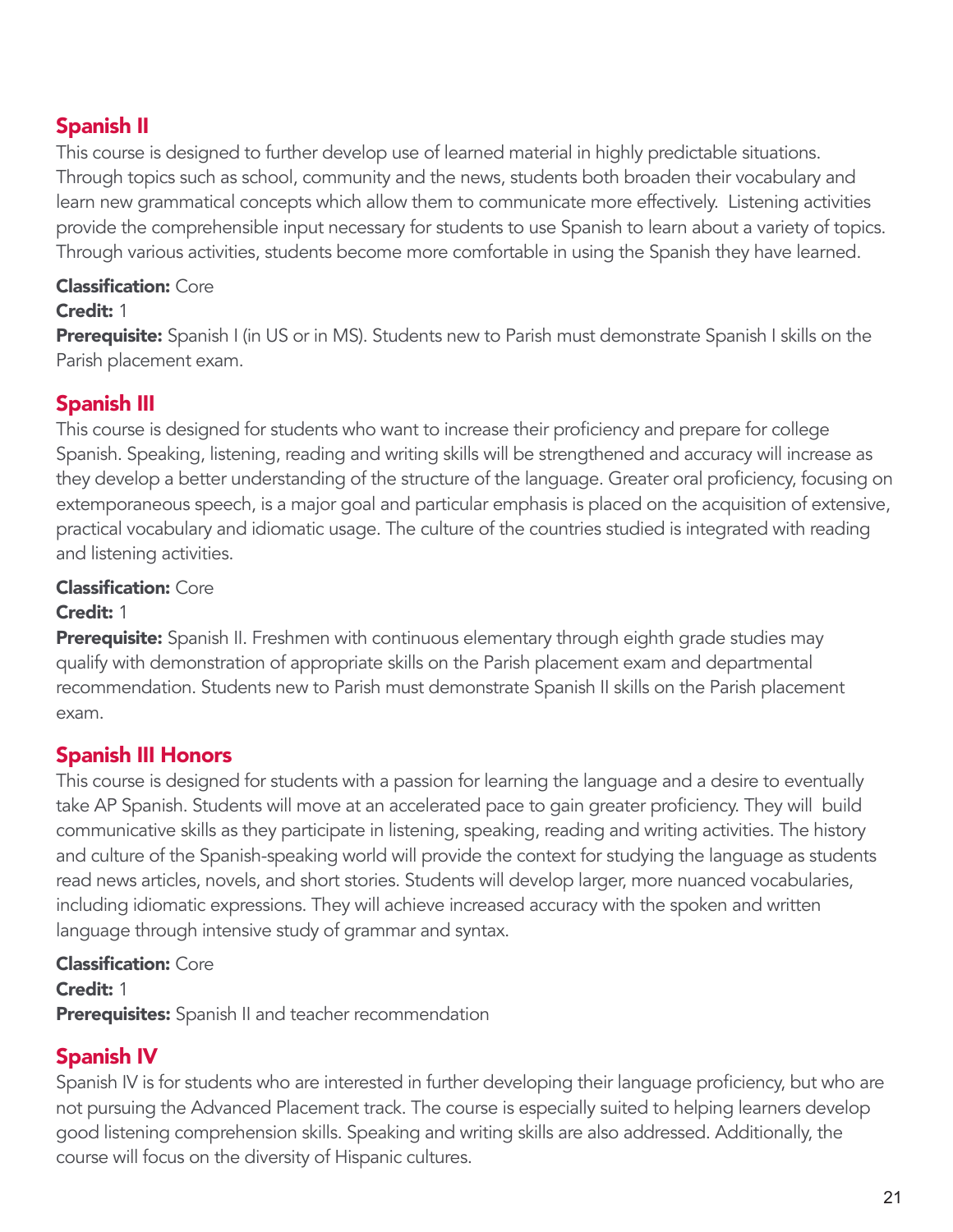Students will compare and contrast their own cultures to those of the Spanish-speaking world.

Classification: Core Credit: 1 Prerequisite: Spanish III or Spanish III Honors

### Spanish IV Honors

This course is designed for students who are interested in pursuing Advanced Placement studies. Students will begin applying familiar structures to new situations in which they express, describe and narrate their own thoughts on familiar topics, offer opinions and comprehend a variety of authentic reading and listening passages. They begin to supplement vocabulary with expressions acquired from dictionaries, reading selections and other sources, as well as expand their use of a variety of language structures. Students will become more aware of their own mistakes and be able to self-correct. They will read a variety of sources and news articles designed for intermediate language learners and explore current issues as well as topics with historical and cultural significance. Discussions are conducted in Spanish.

#### Classification: Core

Credit: 1

Prerequisites: Spanish III Honors and teacher recommendation

#### Spanish V

This course focuses on conversation and culture and is designed to help students continue the progress they made in Spanish IV toward higher language proficiency levels. By exploring film and literature, students broaden their vocabulary and use the language, both written and oral. In addition, students practice many "real life" scenarios which assists in preparing them to use Spanish outside of the classroom. Through a variety of activities, Spanish V students prepare themselves to use the language beyond the classroom.

Classification: Core Credit: 1 **Prerequisite:** Spanish IV or Spanish IV Honors

#### AP Spanish Language

This course is comparable to the fifth or sixth semester of a college Spanish language composition and conversation course. It prepares students for both college Spanish and the Advanced Placement test. Students will learn advanced grammatical concepts and develop proficiency in listening, speaking, reading and writing: the four sections of the AP test. Students will learn how to speak interpersonally and give presentations in Spanish. They will be able to write short communications and formal essays synthesizing authentic listening sources and formal readings. They will enrich and expand their vocabulary significantly by reading a variety of sources–both literature and informal readings–and by listening to native sources on radio broadcasts as well as more formal deliveries.

Classification: Core

Credit: 1 **Prerequisites:** Spanish IV Honors or Spanish V and teacher recommendation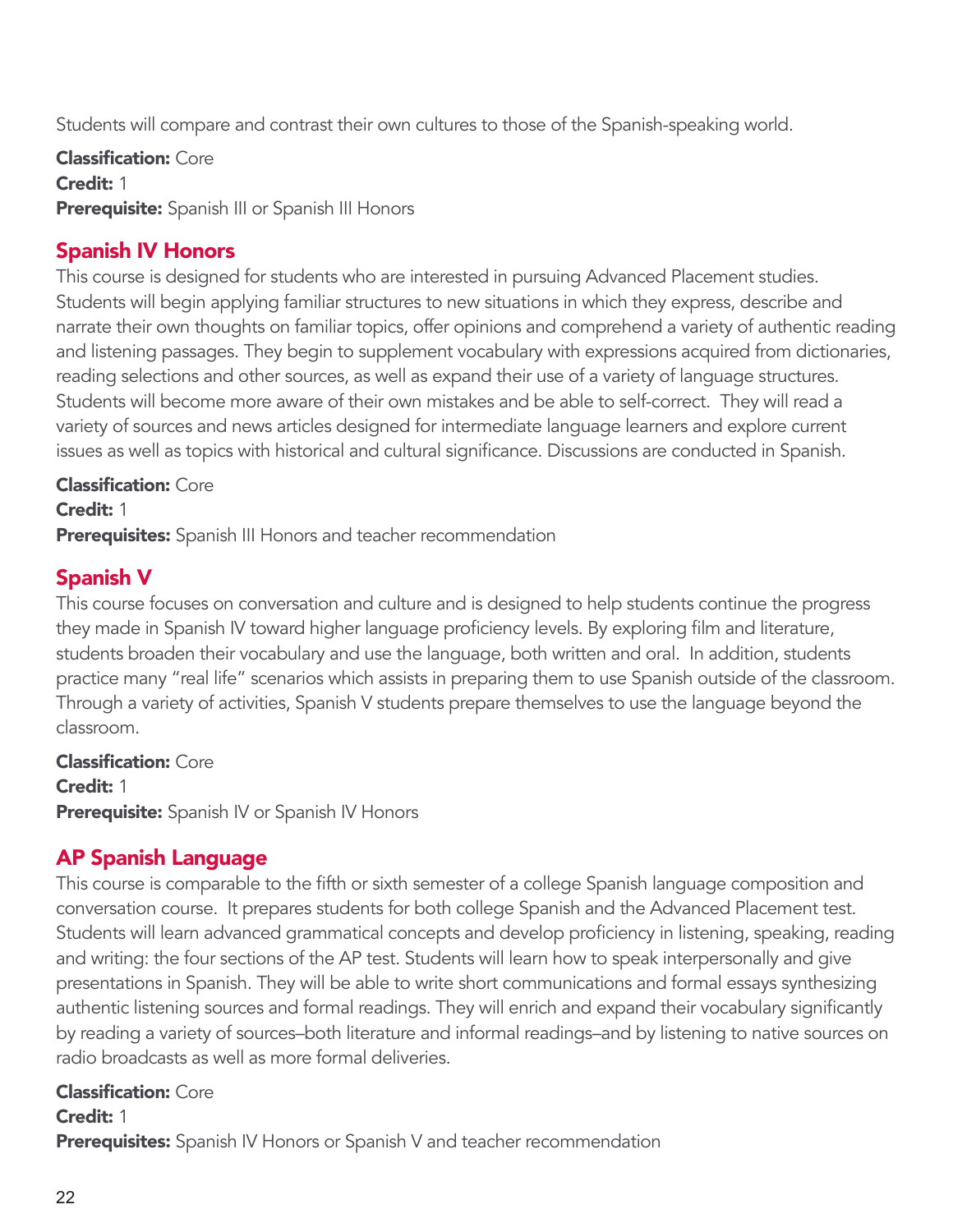# Spanish: Advanced Topics

This is a year long conversational course in which students learn to use Spanish in more formal environments. Trimester one is a project based course with a focus on entrepreneurship. Students will organize and write up a business proposal in Spanish in order to present it to a panel of "investors." Trimester two is a course in medical interpretation. Students will learn the ins and outs of interpreting, becoming "experts" in simultaneous and consecutive interpretation as well as written and sight translation. The course is modeled after the classes used to prepare individuals for the Medical Interpreting Certification exam. For our last trimester, students will focus on being "newscasters" and/or "movie critics" together developing a "morning show" in which each team will record one of the segments of the program. Some of these segments are: weather, current events, movie reviews, fashion and trends, and music. Overall, students will finish this course with the ability to interact in Spanish in a variety of formal environments.

Classification: Core Credit: 1 Prerequisite: AP Spanish or Spanish V

#### French I

This course provides an introduction to the French language and serves as a foundation for subsequent studies. Students will develop speaking, listening, reading, and writing skills in French as well as gain an understanding and an appreciation of the culture of the French- speaking world. Students will be asked to demonstrate their ability to engage in short conversations, present basic information, write sentences and short paragraphs, read simple passages, and comprehend simple dialogs about different topics such as family, daily life, school life, shopping, food and drink, and leisure activities using the target language. Cultural topics include geography, education, and family dynamics.

Classification: Core Credit: 1 Prerequisite: None

### French II

This course is designed to further develop the students' language ability in French. Students will continue to develop their speaking, listening, reading, and writing skills in French on topics such as daily life and routine, leisure activities and travel, shopping and clothing, food, sports and health, and their home and city. Topics will be covered in more depth and students will be asked to demonstrate their ability to engage in longer conversations, present practiced information, write longer paragraphs, read more complex passages, and comprehend dialogs and other audio samples. The students will be asked to compare aspects of their culture to the culture of France and Francophone countries through projects and readings.

Classification: Core Credit: 1 Prerequisite: French I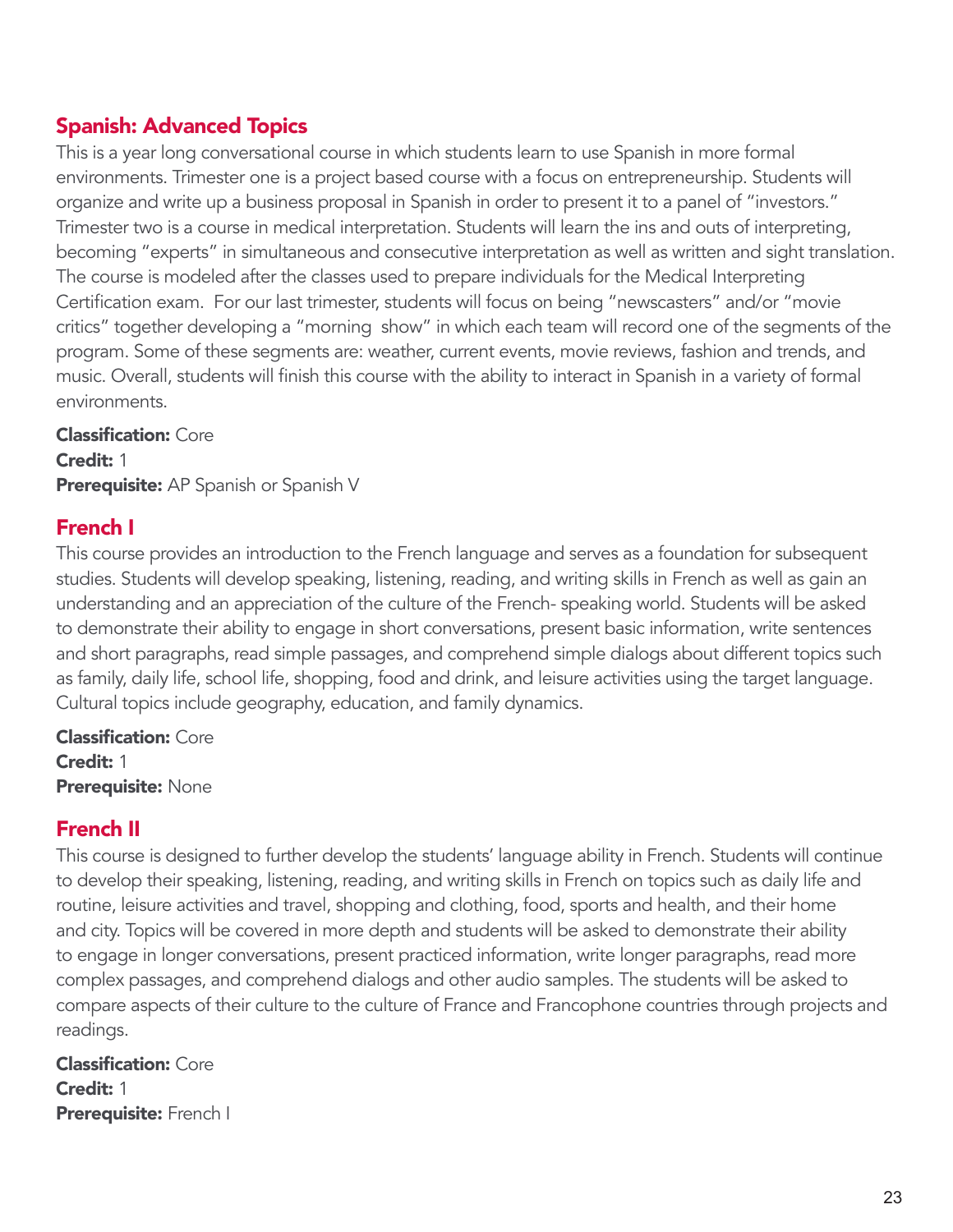# French III

This course completes the three-year language requirement for students who want to further develop their ability with the French language and knowledge of the French/Francophone culture, but who may not be interested in pursuing higher levels of French, such as French 4 or 4 Honors. Students will follow the same basic curriculum as the honors class, but with assignments and assessments appropriate for their skill levels and language goals. Students will be asked to demonstrate their ability to engage in longer conversations, present practiced information using few notes, write short essays, read more complex passages, and comprehend more complex dialogs and other audio samples. Students will continue to develop their speaking, listening, reading, and writing skills in French on topics such as describing themselves and others, talking about relationships and feelings, talking about their daily routine and chores, technology and science, travel, and professions. Cultural topics include art, science and technology, the Frenchspeaking world, and the media.

Classification: Core Credit: 1 Prerequisite: French II

#### French III Honors

This course is a continuation of French 1 and French 2, and is designed for students who wish to significantly improve their fluency in the language. Additionally, this level provides a bridge to advanced work in preparation for higher levels of French, such as French 4 and French 4 Honors. In French 3 Honors, students begin to use the language with a higher degree of both accuracy and creativity than in previous courses. Students will be asked to demonstrate their ability to engage in longer conversations, present practiced information using few notes, write short essays, read more complex passages, and comprehend more complex dialogs and other audio samples. Students will continue to develop their speaking, listening, reading, and writing skills in French on topics such as describing themselves and others, talking about relationships and feelings, talking about their daily routine and chores, technology and science, travel, and professions. Cultural topics include art, science and technology, the French-speaking world, and the media.

Classification: Core Credit: 1 Prerequisites: French II and teacher recommendation

### French IV

This course is designed to further develop a student's language proficiency in writing, listening, and reading, and to give them an opportunity to increase their oral fluency in the French language. Students will follow the same basic curriculum as the honors class, but with assignments and assessments appropriate for their skill levels and language goals. Students will be asked to demonstrate their ability to engage in impromptu conversations, present practiced information using no notes, write essays, read complex passages, and comprehend authentic dialogs and other audio samples using French speakers with different accents. Students will continue to develop their speaking, listening, reading, and writing skills in French on topics such as art and literature, food and nutrition, university studies and professions, current events, and world issues.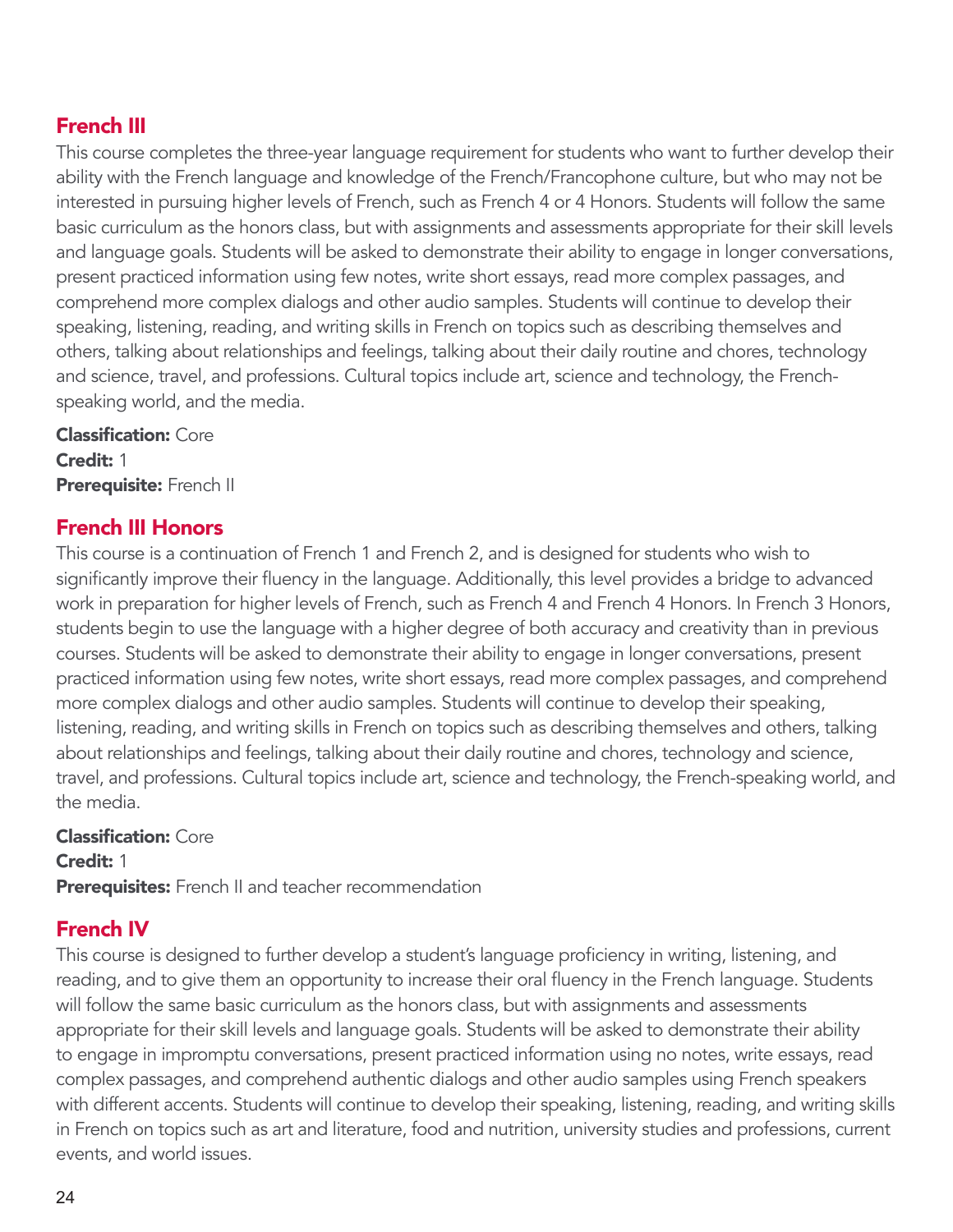Cultural topics include excerpts of literature, poetry, and social issues in the Francophone world.

Classification: Core Credit: 1 Prerequisites: French III and teacher recommendation

# French IV Honors

This course is designed to further develop a student's language proficiency in writing, listening, and reading, and to give them an opportunity to increase their oral fluency in the French language. Extensive practice in conversational and presentational speaking will be combined with practice in listening, reading and writing. Advanced grammar and vocabulary will be presented and practiced. Students will be asked to demonstrate their ability to engage in impromptu conversations, present practiced information using no notes, write essays, read complex passages, and comprehend authentic dialogs and other audio samples using French speakers with different accents. Students will continue to develop their speaking, listening, reading, and writing skills in French on topics such as art and literature, food and nutrition, university studies and professions, current events, and world issues. Cultural topics include excerpts of literature, poetry, and social issues in the Francophone world.

Classification: Core Credit: 1 Prerequisites: French III Honors and teacher recommendation

# French Film and Literature

This course is designed to further develop a student's ease and confidence in conversational French and composition in the target language through the exploration of French film and literature. The mediums of film and literature will also allow the students to explore French history and culture. Students will read excerpts of novels and poems and reflect on their reading through writing and speaking. Additionally, students will watch relevant French and Francophone films in the target language and compose written and spoken reflections based on the viewing. Topics of discussion include isolation, discrimination, family dynamics, the effects of war, and comedy.

Classification: Core Credit: 1 **Prerequisite:** French IV Honors or teacher recommendation

### Arabic I

This course is an introduction to Modern Standard Arabic (MSA). It is an initiation to both Arabic letters, sounds, numbering system, spelling conventions of MSA as well as to the culture and traditions of the Arab world. In this course, the student will develop beginner level skills in speaking, reading and listening. The mastery of these basic skills will be achieved through frequent oral practices and repetition. Basic grammatical structures and a variety of vocabulary will be covered.

Classification: Core Credit: 1 Prerequisite: None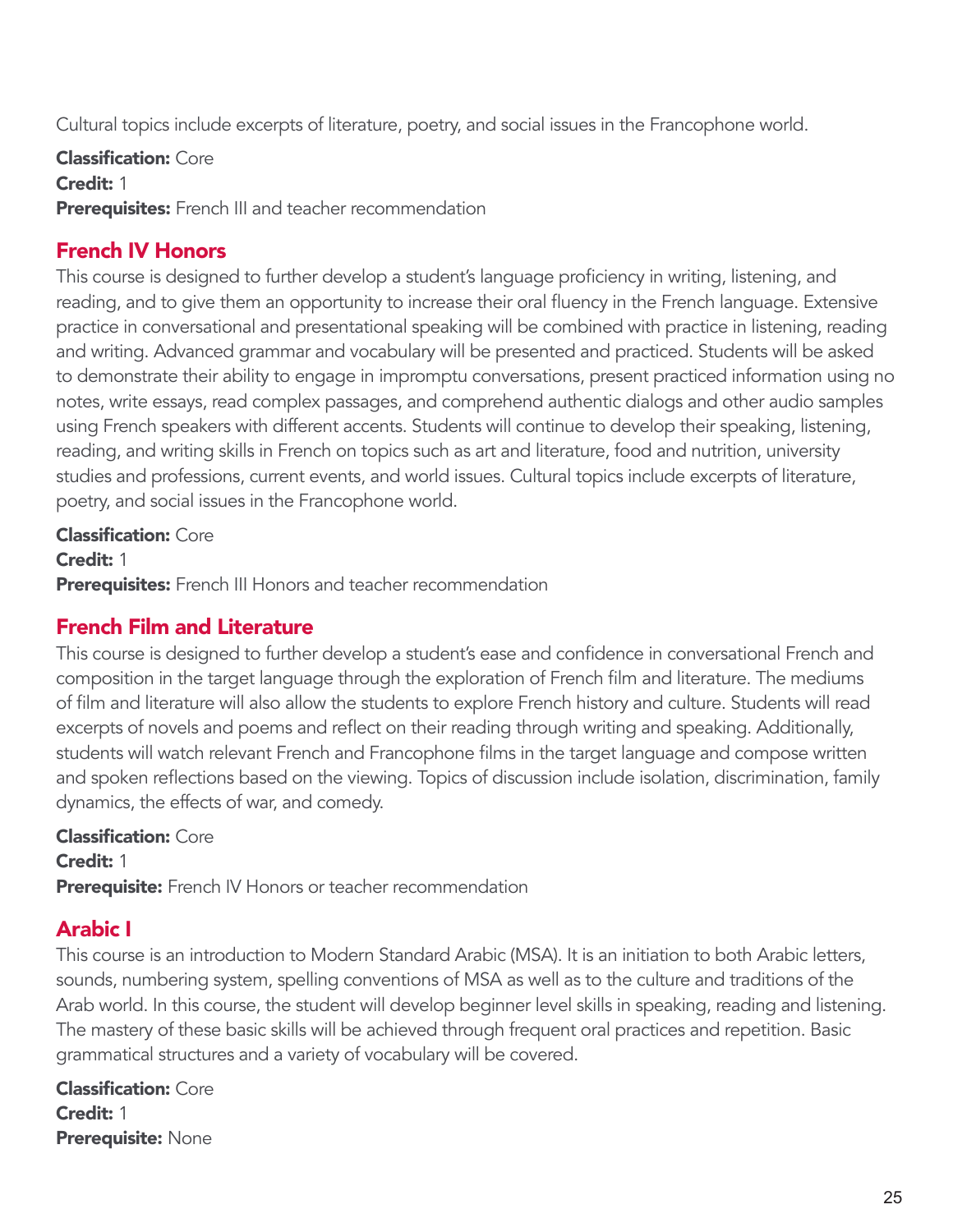# Arabic II

This course is the second year of Modern Standard Arabic (MSA). It is a continuation of the Arabic I curriculum including the culture and traditions of the Arab world. Student will develop skills in speaking, reading and listening. They learn common verbs and conjugations in the present and past, intermediate vocabulary, various grammar structures, and aspects of Arabic culture will also be covered. Mastery of these basic skills will be achieved through frequent oral practices and repetition. Through the use of authentic audio-visual materials and conversational exercises, students will develop listening and speaking skills. Writing skills will be developed through writing exercises and spelling tests.

Classification: Core Credit: 1 Prerequisite: Arabic I

#### Arabic III

This course is the third year of Modern Standard Arabic (MSA). It is a continuation of the Arabic II curriculum. In this course, students will further develop all four language skills: speaking, reading, writing, and listening. Focus will be on acquiring complex grammatical structures, enhancing the learning of the Arabic culture, discovering idioms in the language, and exploring traditions in the Arab world. The students will learn additional verbs in all tenses, as well as expanding on the past tense. Intermediate and advanced vocabulary will be presented. Mastery of these basic skills will be achieved through frequent oral practice and repetition. Through the use of authentic audio-visual materials and conversational exercises, students will develop further listening and speaking skills. Writing skills will be developed through various writing exercises and spelling tests.

Classification: Core Credit: 1 Prerequisite: Arabic II

### Arabic Script and Society

In this course, students learn the magic of Arabic Calligraphy blended with essential cultural expressions and customs from Arabic societies. This yearlong course introduces all the letters of the Arabic script with their correct proportions and scales. From mastering these letter forms, students will learn to shape them into words and everyday phrases that allow students to understand and appreciate Arabic cultures. Students will practice Arabic calligraphy while learning its historical development and examining its relationship to the daily lives of different Arabic communities, including architectural adornment and cultural practices. This course does not count towards the required world language graduation credit.

Classification: Core Credit: 1 Prerequisite: None